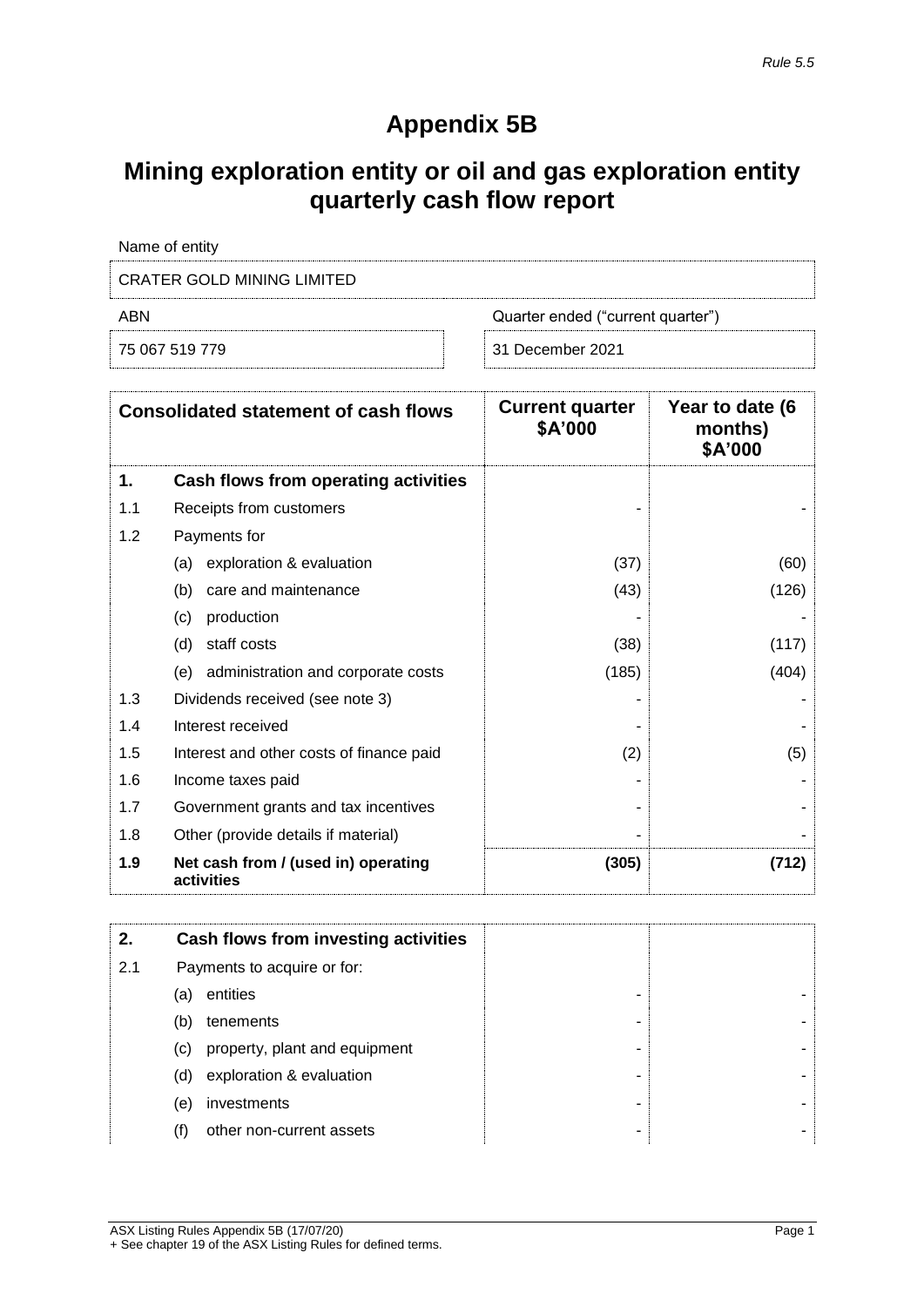|     | <b>Consolidated statement of cash flows</b>       | <b>Current quarter</b><br>\$A'000 | Year to date (6<br>months)<br>\$A'000 |
|-----|---------------------------------------------------|-----------------------------------|---------------------------------------|
| 2.2 | Proceeds from the disposal of:                    |                                   |                                       |
|     | entities<br>(a)                                   |                                   |                                       |
|     | (b)<br>tenements                                  |                                   |                                       |
|     | property, plant and equipment<br>(C)              |                                   |                                       |
|     | (d)<br>investments                                |                                   |                                       |
|     | other non-current assets<br>(e)                   |                                   |                                       |
| 2.3 | Cash flows from loans to other entities           |                                   |                                       |
| 2.4 | Dividends received (see note 3)                   | ٠                                 |                                       |
| 2.5 | Other (provide details if material)               |                                   |                                       |
| 2.6 | Net cash from / (used in) investing<br>activities | $\blacksquare$                    |                                       |

| 3.   | Cash flows from financing activities                                                       |       |       |
|------|--------------------------------------------------------------------------------------------|-------|-------|
| 3.1  | Proceeds from issues of equity securities<br>(excluding convertible debt securities)       |       |       |
| 3.2  | Proceeds from issue of convertible debt<br>securities                                      |       |       |
| 3.3  | Proceeds from exercise of options                                                          |       |       |
| 3.4  | Transaction costs related to issues of equity<br>securities or convertible debt securities |       |       |
| 3.5  | Proceeds from borrowings                                                                   | 1,160 | 1,600 |
| 3.6  | Repayment of borrowings                                                                    | (800) | (800) |
| 3.7  | Transaction costs related to loans and<br>borrowings                                       |       |       |
| 3.8  | Dividends paid                                                                             |       |       |
| 3.9  | Other (payment of principle portion of lease<br>liabilities)                               |       | (6)   |
| 3.10 | Net cash from / (used in) financing<br>activities                                          | 360   | 794   |

|     | Net increase / (decrease) in cash and<br>cash equivalents for the period |       |     |
|-----|--------------------------------------------------------------------------|-------|-----|
| 4.1 | Cash and cash equivalents at beginning of<br>period                      | 54    |     |
| 4.2 | Net cash from / (used in) operating<br>activities (item 1.9 above)       | (305) |     |
| 4.3 | Net cash from / (used in) investing activities<br>(item 2.6 above)       |       |     |
| 4.4 | Net cash from / (used in) financing activities<br>(item 3.10 above)      | 360   | 794 |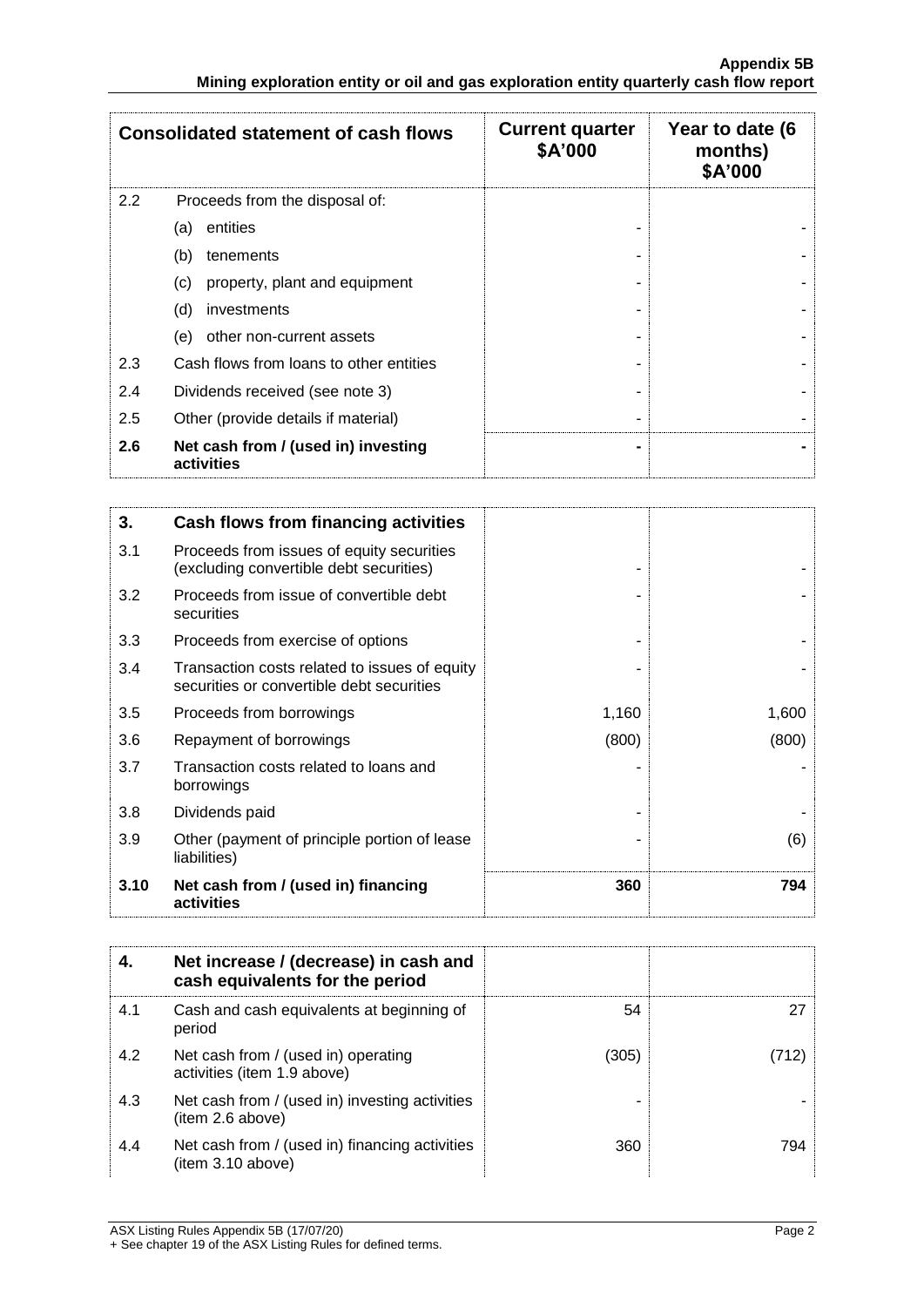|     | Consolidated statement of cash flows                 | <b>Current quarter</b><br>\$A'000 | Year to date (6<br>months)<br>\$A'000 |
|-----|------------------------------------------------------|-----------------------------------|---------------------------------------|
| 4.5 | Effect of movement in exchange rates on<br>cash held |                                   |                                       |
| 4.6 | Cash and cash equivalents at end of<br>period        | 109                               |                                       |

| 5.  | Reconciliation of cash and cash<br>equivalents<br>at the end of the quarter (as shown in the<br>consolidated statement of cash flows) to the<br>related items in the accounts | <b>Current quarter</b><br>\$A'000 | <b>Previous quarter</b><br>\$A'000 |
|-----|-------------------------------------------------------------------------------------------------------------------------------------------------------------------------------|-----------------------------------|------------------------------------|
| 5.1 | <b>Bank balances</b>                                                                                                                                                          | 109                               | 54                                 |
| 5.2 | Call deposits                                                                                                                                                                 |                                   |                                    |
| 5.3 | <b>Bank overdrafts</b>                                                                                                                                                        |                                   |                                    |
| 5.4 | Other (provide details)                                                                                                                                                       | -                                 |                                    |
| 5.5 | Cash and cash equivalents at end of<br>quarter (should equal item 4.6 above)                                                                                                  | 109                               | 54                                 |

| 6.  | Payments to related parties of the entity and their<br>associates                                                                                           | <b>Current quarter</b><br><b>\$A'000</b> |  |
|-----|-------------------------------------------------------------------------------------------------------------------------------------------------------------|------------------------------------------|--|
| 6.1 | Aggregate amount of payments to related parties and their<br>associates included in item 1                                                                  |                                          |  |
| 6.2 | Aggregate amount of payments to related parties and their<br>associates included in item 2                                                                  |                                          |  |
|     | Note: if any amounts are shown in items 6.1 or 6.2, your quarterly activity report must include a description of, and an<br>explanation for, such payments. |                                          |  |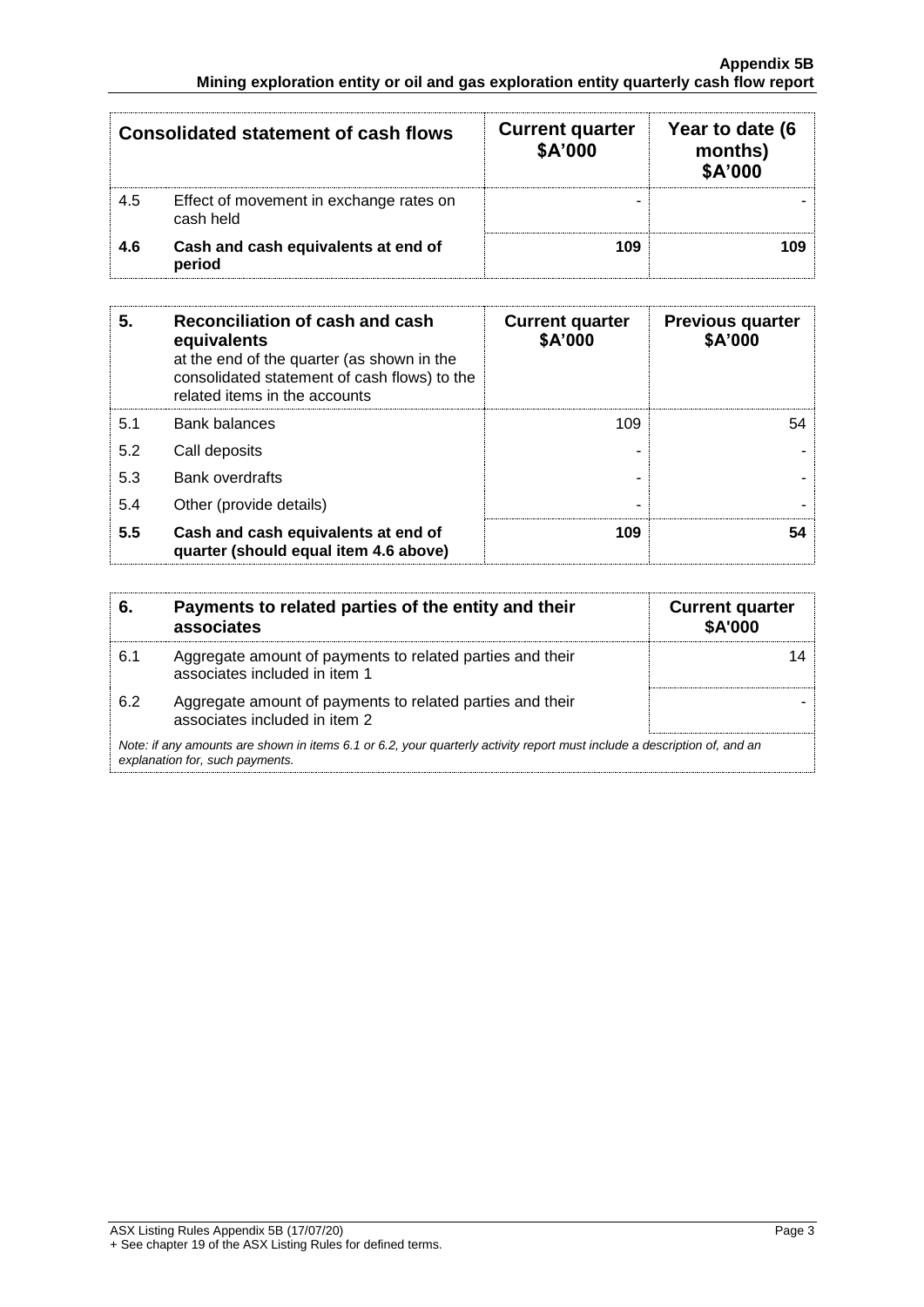| 7.  | <b>Financing facilities</b><br>Note: the term "facility' includes all forms of financing<br>arrangements available to the entity.<br>Add notes as necessary for an understanding of the<br>sources of finance available to the entity.                                                                                                               | <b>Total facility</b><br>amount at quarter<br>end<br>\$A'000 | Amount drawn at<br>quarter end<br>\$A'000 |
|-----|------------------------------------------------------------------------------------------------------------------------------------------------------------------------------------------------------------------------------------------------------------------------------------------------------------------------------------------------------|--------------------------------------------------------------|-------------------------------------------|
| 7.1 | Loan facilities                                                                                                                                                                                                                                                                                                                                      | 10,936                                                       | 10,710                                    |
| 7.2 | Credit standby arrangements                                                                                                                                                                                                                                                                                                                          |                                                              |                                           |
| 7.3 | Other (please specify)                                                                                                                                                                                                                                                                                                                               |                                                              |                                           |
| 7.4 | <b>Total financing facilities</b>                                                                                                                                                                                                                                                                                                                    | 10,936                                                       | 10,710                                    |
|     |                                                                                                                                                                                                                                                                                                                                                      |                                                              |                                           |
| 7.5 | Unused financing facilities available at quarter end                                                                                                                                                                                                                                                                                                 |                                                              | 226                                       |
| 7.6 | Include in the box below a description of each facility above, including the lender, interest<br>rate, maturity date and whether it is secured or unsecured. If any additional financing<br>facilities have been entered into or are proposed to be entered into after quarter end,<br>include a note providing details of those facilities as well. |                                                              |                                           |
|     | The majority of the loan facilities are with the Company's major shareholder, Freefire<br>Technology Limited. The loans from Freefire have various terms from three months to three<br>years. Interest is payable at a rate of 8% per annum. The Company expects to have the<br>continued support of Freefire if required to meet its obligations.   |                                                              |                                           |

| 8.  | Estimated cash available for future operating activities                                                                                                                                                                                           | \$A'000 |
|-----|----------------------------------------------------------------------------------------------------------------------------------------------------------------------------------------------------------------------------------------------------|---------|
| 8.1 | Net cash from / (used in) operating activities (item 1.9)                                                                                                                                                                                          | (305)   |
| 8.2 | (Payments for exploration & evaluation classified as investing<br>activities) (item 2.1(d))                                                                                                                                                        |         |
| 8.3 | Total relevant outgoings (item $8.1 +$ item $8.2$ )                                                                                                                                                                                                | (305)   |
| 8.4 | Cash and cash equivalents at quarter end (item 4.6)                                                                                                                                                                                                | 109     |
| 8.5 | Unused finance facilities available at quarter end (item 7.5)                                                                                                                                                                                      | 226     |
| 8.6 | Total available funding (item 8.4 + item 8.5)                                                                                                                                                                                                      | 335     |
| 8.7 | Estimated quarters of funding available (item 8.6 divided by<br>item 8.3)                                                                                                                                                                          | 1.1     |
|     | Note: if the entity has reported positive relevant outgoings (ie a net cash inflow) in item 8.3, answer item 8.7 as "N/A".<br>Otherwise, a figure for the estimated quarters of funding available must be included in item 8.7.                    |         |
| 8.8 | If item 8.7 is less than 2 quarters, please provide answers to the following questions:                                                                                                                                                            |         |
|     | 8.8.1<br>Does the entity expect that it will continue to have the current level of net operating<br>cash flows for the time being and, if not, why not?                                                                                            |         |
|     | Answer: Yes, the Company expects to have negative operating cash flows for the time<br>being as production and exploration activities at the Papua New Guinea (PNG)<br>project remains suspended. As such, the Company does not generate income.   |         |
|     | 8.8.2<br>Has the entity taken any steps, or does it propose to take any steps, to raise further<br>cash to fund its operations and, if so, what are those steps and how likely does it<br>believe that they will be successful?                    |         |
|     | Answer: The Company is considering its options with regards to raising additional funds.<br>The Company expects to have the continued support of Company's major<br>shareholder, Freefire Technology Limited, if required to meet its obligations. |         |